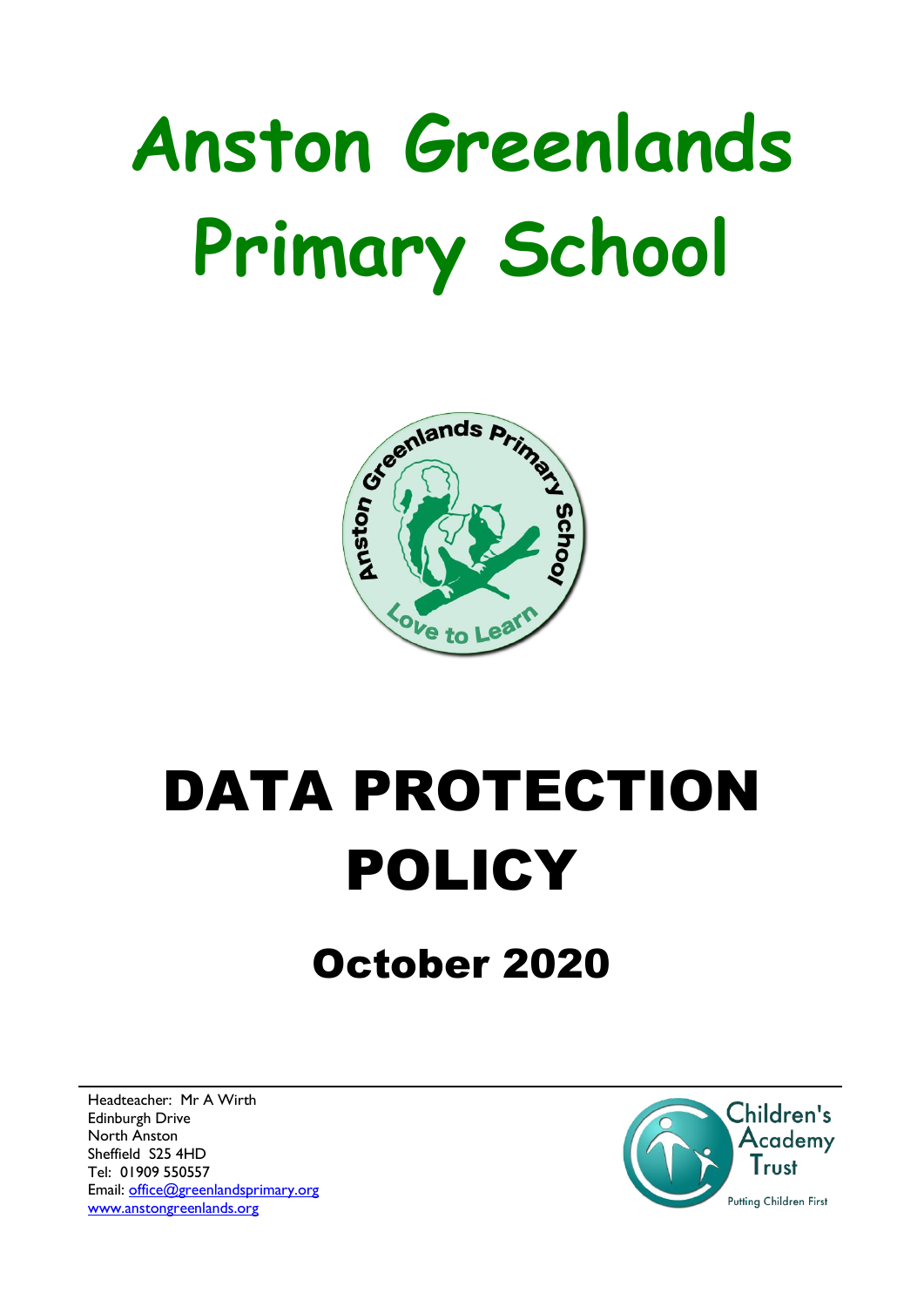#### **Data Protection Policy**

#### **Contents**

[Statement of intent](#page-1-0)

- 1. [Legal framework](#page-1-1)
- 2. [Applicable data](#page-2-0)
- 3. [Accountability](#page-3-0)
- 4. [Data protection officer \(DPO\)](#page-4-0)
- 5. [Lawful processing](#page-5-0)
- 6. [Consent](#page-6-0)
- 7. [The right to be informed](#page-6-1)
- 8. [The right of access](#page-7-0)
- 9. [The right to rectification](#page-8-0)
- 10. [The right to erasure](#page-8-1)
- 11. [The right to restrict processing](#page-9-0)
- 12. [The right to data portability](#page-10-0)
- 13. [The right to object](#page-10-1)
- 14. [Automated decision making and profiling](#page-11-0)
- 15. Data protection by design and default
- 16. Data Protection Impact Assessments (DPIAs)
- 17. [Data breaches](#page-13-0)
- 18. [Data security](#page-14-0)
- 19. Safeguarding
- 20. [Publication of information](#page-14-1)
- 21. [CCTV and photography](#page-15-0)
- 22. [Data retention](#page-15-1)
- 23. [DBS data](#page-16-0)

#### <span id="page-1-0"></span>**Statement of intent**

Anston Greenlands Primary School is required to keep and process certain information about its staff members, pupils, their families, volunteers and external contractors in accordance with its legal obligations under data protection legislation.

The school may, from time to time, be required to share personal information about its staff or pupils with other organisations, mainly the LA, DfE, other schools and educational bodies, and potentially children's services.

This policy is in place to ensure all staff and governors are aware of their responsibilities and outlines how the school complies with the following core principles of the UK GDPR.

<span id="page-1-1"></span>Organisational methods for keeping data secure are imperative, and Anston Greenlands believes that it is good practice to keep clear practical policies, backed up by written procedures.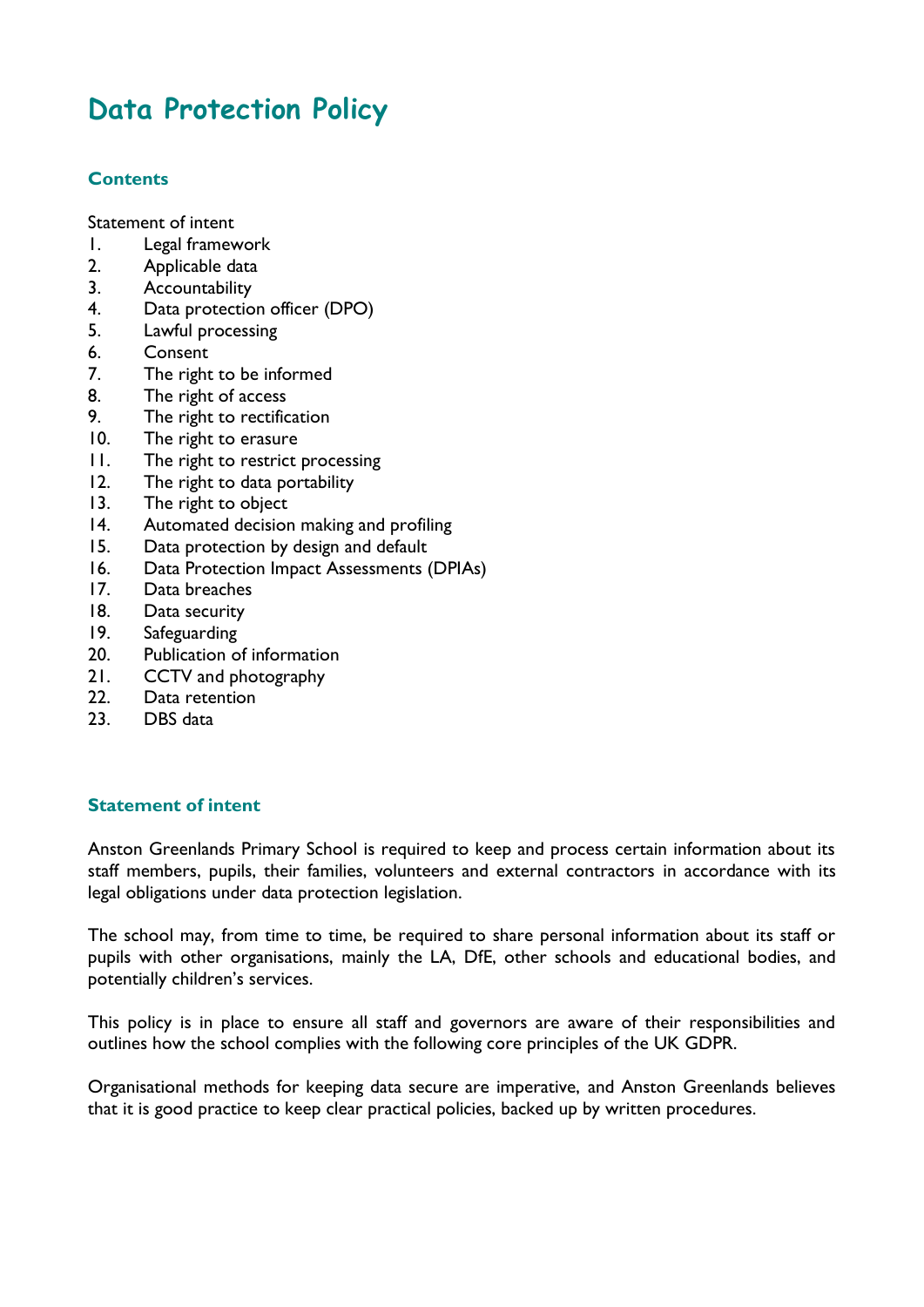#### **1. Legal framework**

- 1.1 This policy has due regard to all relevant legislation and statutory guidance including, but not limited, to the following:
	- The UK General Data Protection Regulation (UK GDPR)
	- The Freedom of Information Act 2000
	- The Education (Pupil Information) (England) Regulations 2005 (as amended in 2018)
	- The Freedom of Information and Data Protection (Appropriate Limit and Fees) Regulations 2004
	- The School Standards and Framework Act 1998
	- The Data Protection Act 2018
	- Protection of Freedoms Act
- 1.2 This policy also has regard to the following guidance:
	- ICO (2021) 'Guide to the General Data Protection Regulation (UK GDPR)'
	- DfE (2018) 'Data protection: a toolkit for schools'
	- ICO (2012) 'IT asset disposal for organisations'
- 1.3 This policy operates in conjunction with the following other school policies:
	- Data and E-security Breach Prevention and Management Policy
	- Freedom of Information Policy
	- **•** CCTV Policy
	- **•** Safeguarding with Child Protection Policy
	- Records Management Policy

#### <span id="page-2-0"></span>**2. Applicable data**

- 2.1 For the purpose of this policy, **'**personal data' refers to information that relates to an identifiable, living individual, including information such as an online identifier, e.g. an IP address. The UK GDPR applies to both automated personal data and to manual filing systems, where personal data is accessible according to specific criteria, as well as to chronologically ordered data and pseudonymised data, e.g. key-coded.
- 2.2 Sensitive personal data is referred to in the UK GDPR as 'special categories of personal data', and is defined as:
	- Genetic data
	- Biometric data
	- Data concerning health
	- Data concerning a person's sexual orientation
	- Personal data which reveals:
		- racial or ethnic origin
			- political opinions
			- religious or philosophical beliefs
			- trade union membership
			- principles
- 2.3 'Sensitive personal data' does not include data about criminal allegations, proceedings or convictions. In the case of criminal offence data, schools are only able to process this if it is either:
	- Under the control of official authority; or
	- Authorised by domestic law.

The latter point can only be used if the conditions of the reason for storing and requiring the data fall into one of the conditions below:

 The processing is necessary for the purposes of performing or exercising obligations or rights which are imposed or conferred by law on the controller of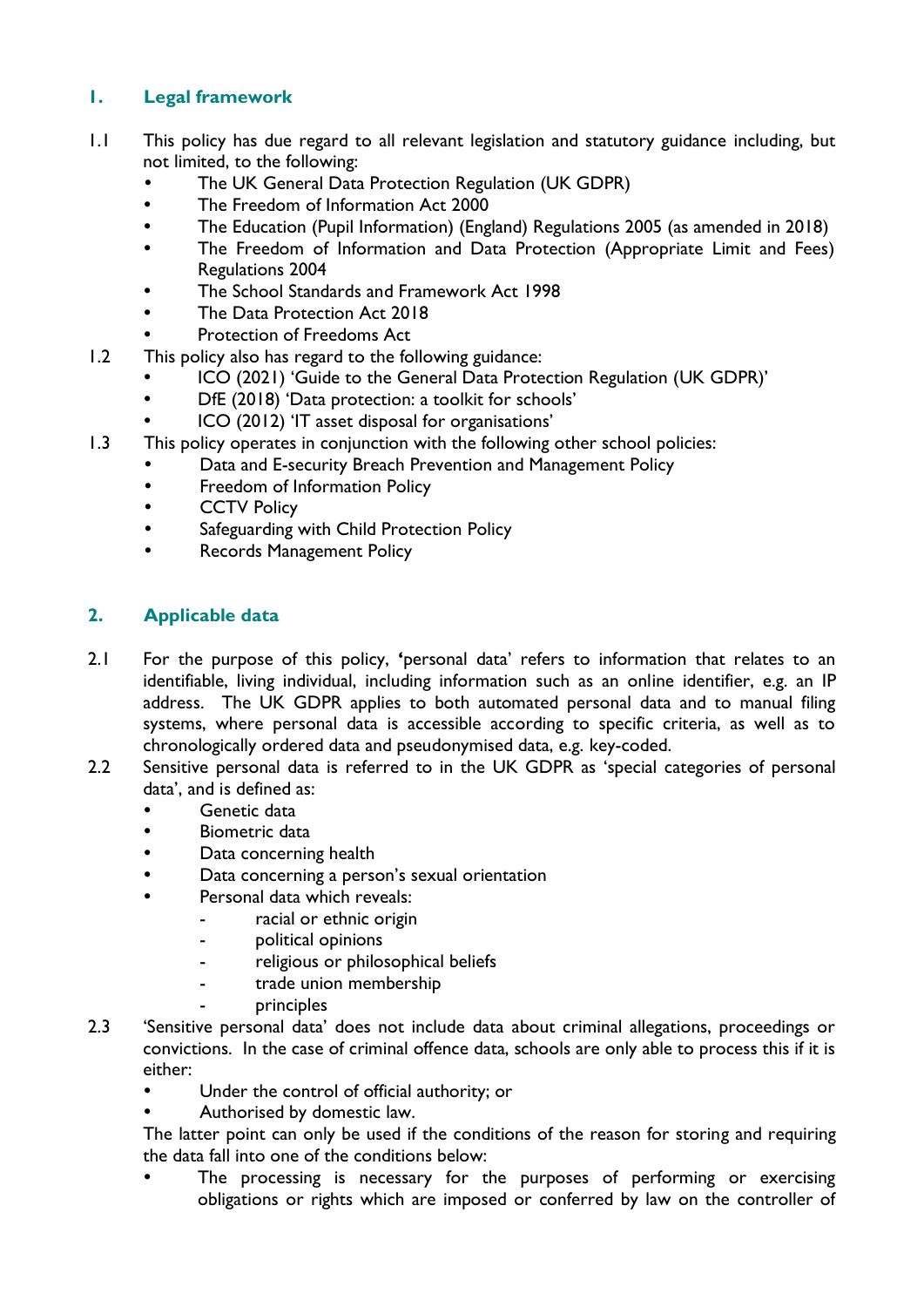the data subject in connection with employment, social security, social protection, health or social care purposes, public health and research.

- 2.4 In accordance with the requirements outlined in the UK GDPR, personal data will be:
	- Processed lawfully, fairly and in a transparent manner in relation to individuals.
	- Collected for specified, explicit and legitimate purposes and not further processed in a manner that is incompatible with those purposes; further processing for archiving purposes in the public interest, scientific or historical research purposes or statistical purposes shall not be considered to be incompatible with the initial purposes.
	- Adequate, relevant and limited to what is necessary in relation to the purposes for which they are processed.
	- Accurate and, where necessary, kept up-to-date; every reasonable step must be taken to ensure that personal data that are inaccurate, having regard to the purposes for which they are processed, are erased or rectified without delay.
	- Kept in a form which permits identification of data subjects for no longer than is necessary for the purposes for which the personal data are processed; personal data may be stored for longer periods, insofar as the personal data will be processed solely for archiving purposes in the public interest, scientific or historical research purposes or statistical purposes, subject to implementation of the appropriate technical and organisational measures required by the GDPR in order to safeguard the rights and freedoms of individuals.
	- Processed in a manner that ensures appropriate security of the personal data, including protection against unauthorised or unlawful processing and against accidental loss, destruction or damage, using appropriate technical or organisational measures.
- 2.5 The UK GDPR also requires that "the controller shall be responsible for, and able to demonstrate, compliance with the principles".

#### <span id="page-3-0"></span>**3. Accountability**

- 3.1 Anston Greenlands Primary School will implement appropriate technical and organisational measures to demonstrate that data is processed in line with the principles set out in the UK GDPR, and will provide comprehensive, clear and transparent privacy policies.
- 3.2 The trust will be able to demonstrate how data is processed as a whole across the MAT, and will ensure each individual school within the trust is adhering to the same procedure and that is being implemented and enforced in line with the wider trust policies.
- 3.3 Records of activities relating to higher risk processing will be maintained, such as the processing of activities that:
	- Are not occasional.
	- Could result in a risk to the rights and freedoms of individuals.
	- Involve the processing of special categories of data or criminal conviction and offence data.
- 3.4 Internal records of processing activities will include the following:
	- Name and details of the organisation
	- Purpose(s) of the processing
	- Description of the categories of individuals and personal data
	- Retention schedules
	- Categories of recipients of personal data
	- Description of technical and organisational security measures
	- Details of transfers to third countries, including documentation of the transfer mechanism safeguards in place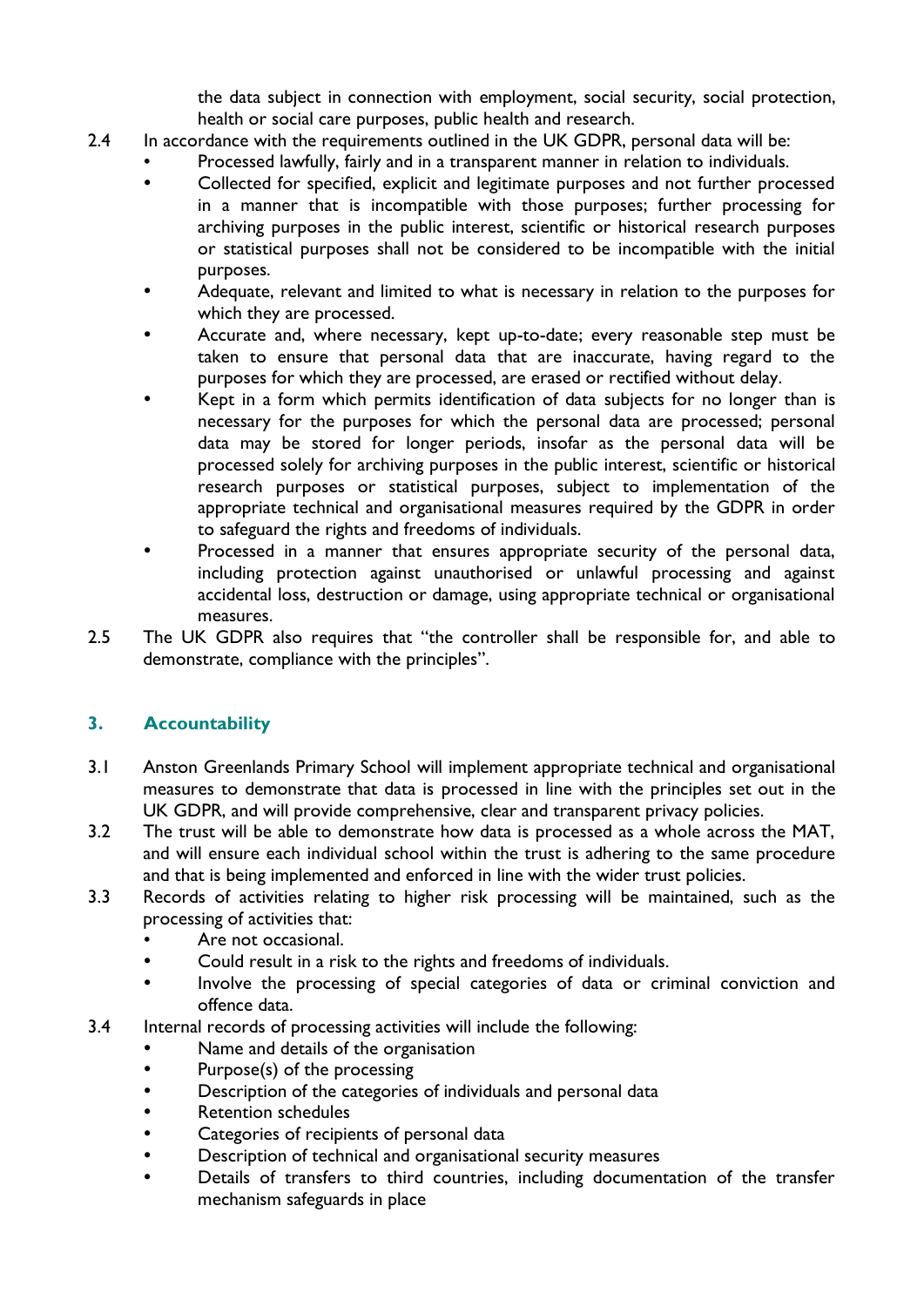- 3.5 The school will also document other aspects of compliance with the UK GDPR and Data Protection Act where this is deemed appropriate in certain circumstances by the DPO, including the following:
	- Information required for privacy notices, e.g. the lawful basis for the processing
	- Records of consent
	- Controller-processor contracts
	- The location of personal data
	- Data Protection Impact Assessments (DPIA) reports
	- Records of personal data breaches
- 3.6 The school will implement measures that meet the principles of data protection by design and data protection by default, such as:
	- Minimising the processing of personal data
	- Pseudonymising personal data as soon as possible
	- Ensuring transparency in respect of the functions and processing of personal data
	- Allowing individuals to monitor processing.
	- Continuously creating and improving security features.
- 3.7 DPIAs will be used to identify and reduce data protection risks, where appropriate.

#### <span id="page-4-0"></span>**4. Data protection officer (DPO)**

- 4.1 Schools are required to appoint a DPO who will be the central point of contact for all data subjects and others in relation to matters of data protection.
- 4.2 A DPO will be appointed in order to:
	- Inform and advise the school and its employees about their obligations to comply with the UK GDPR and other data protection laws.
	- Monitor the school's compliance with the UK GDPR and other laws, including managing internal data protection activities, advising on DPIAs, conducting internal audits, and providing the required training to staff members.
	- Cooperate with the ICO and act as the first point of contact for the ICO and for individuals whose data is being processed.
- 4.3 The DPO is responsible for:
	- Coordinating a proactive and preventative approach to data protection.
	- Calculating and evaluating the risks associated with the school's data processing.
	- Having regard to the nature, scope, context, and purposes of all data processing.
	- Prioritising and focussing on more risky activities, e.g. where special category data is being processed.
	- Promoting a culture of privacy awareness throughout the school community.
	- Carrying out ad hoc reviews of data practices to ensure staff understand and are acting in accordance with relevant data protection laws.
- 4.4 The individual appointed as DPO will have professional experience and be highly knowledgeable about data protection law, particularly that in relation to schools.
- 4.5 The DPO will operate independently and will not be dismissed or penalised for performing their duties. Sufficient resources and appropriate access will be provided to the DPO to enable them to meet their UK GDPR obligations.
- 4.6 Staff will ensure that they involved the DPO in all data protection matters closely and in a timely manner.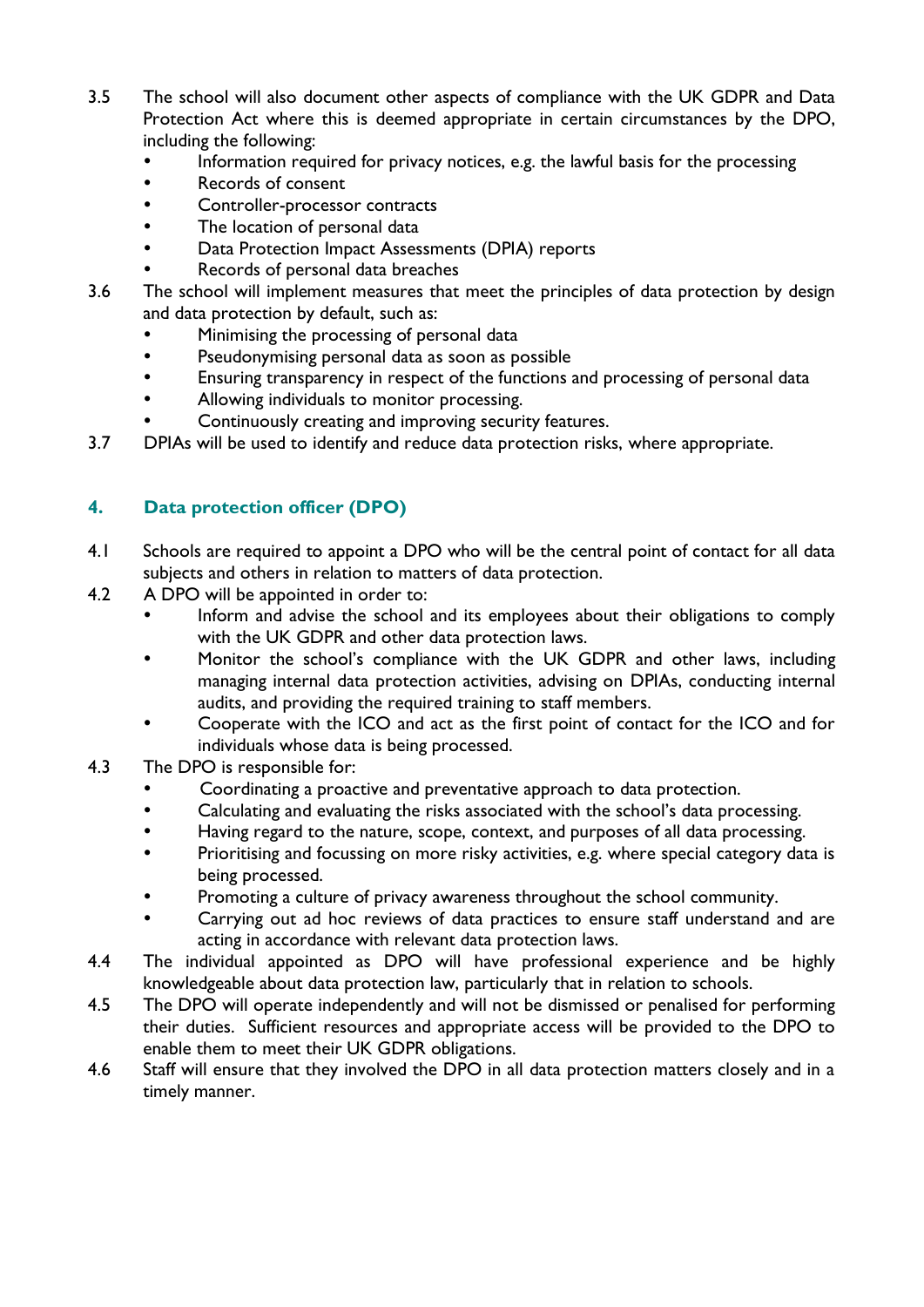#### <span id="page-5-0"></span>**5. Lawful processing**

- 5.1 The legal basis for processing data will be identified and documented prior to data being processed.
- 5.2 Under the UK GDPR, data will be lawfully processed under the following conditions:
	- The consent of the data subject has been obtained.
	- Processing is necessary for a contract held with the individual, or because they have asked the school to take specific steps before entering into a contract
	- Processing is necessary for the performance of a task carried out in the public interest or in the exercise of official authority vested in the controller
	- Processing is necessary for protecting vital interests of a data subject or another person, i.e. to protect someone's life
	- Processing is necessary for the purposes of legitimate interests pursued by the controller or a third party, except where such interests are overridden by the interests, rights or freedoms of the data subject – this condition is not available to processing undertaken by the school in the performance of its tasks.
- 5.3 The school will only process personal data without consent where any of the above purposes cannot reasonably be achieved by other, less intrusive means or by processing less data.
- 5.4 Sensitive data will only be processed under the following conditions:
	- Explicit consent of the data subject.
	- Processing carried out by a not-for-profit body with a political, philosophical, religious or trade union aim provided the processing relates only to members or former members (or those who have regular contact with it in connection with those purposes) and provided there is no disclosure to a third party without consent.
	- Processing relates to personal data manifestly made public by the data subject.
	- Processing is necessary for:
		- Carrying out obligations under employment, social security or social protection law, or a collective agreement.
		- Protecting the vital interests of a data subject or another individual where the data subject is physically or legally incapable of giving consent.
		- The establishment, exercise or defence of legal claims or where courts are acting in their judicial capacity.
		- Reasons of substantial public interest with a basis in law which is proportionate to the aim pursued and which contains appropriate safeguards.
		- The purposes of preventative or occupational medicine, for assessing the working capacity of the employee, medical diagnosis, the provision of health or social care or treatment or management of health or social care systems and services with a basis in law.
		- Reasons of public interest in the area of public health, such as protecting against serious cross-border threats to health or ensuring high standards of healthcare and of medicinal products or medical devices.
		- Archiving purposes in the public interest, or scientific and historical research purposes or statistical purposes in accordance with a basis in law.
	- When none of the above apply, consent will be obtained by the data subject to the processing of their special category personal data.
- 5.5 For personal data to be processed fairly, data subjects must be made aware:
	- That the personal data is being processed
	- Why the personal data is being processed.
	- What the lawful basis is for that processing.
	- Whether the personal data will be shared, and if so, with whom.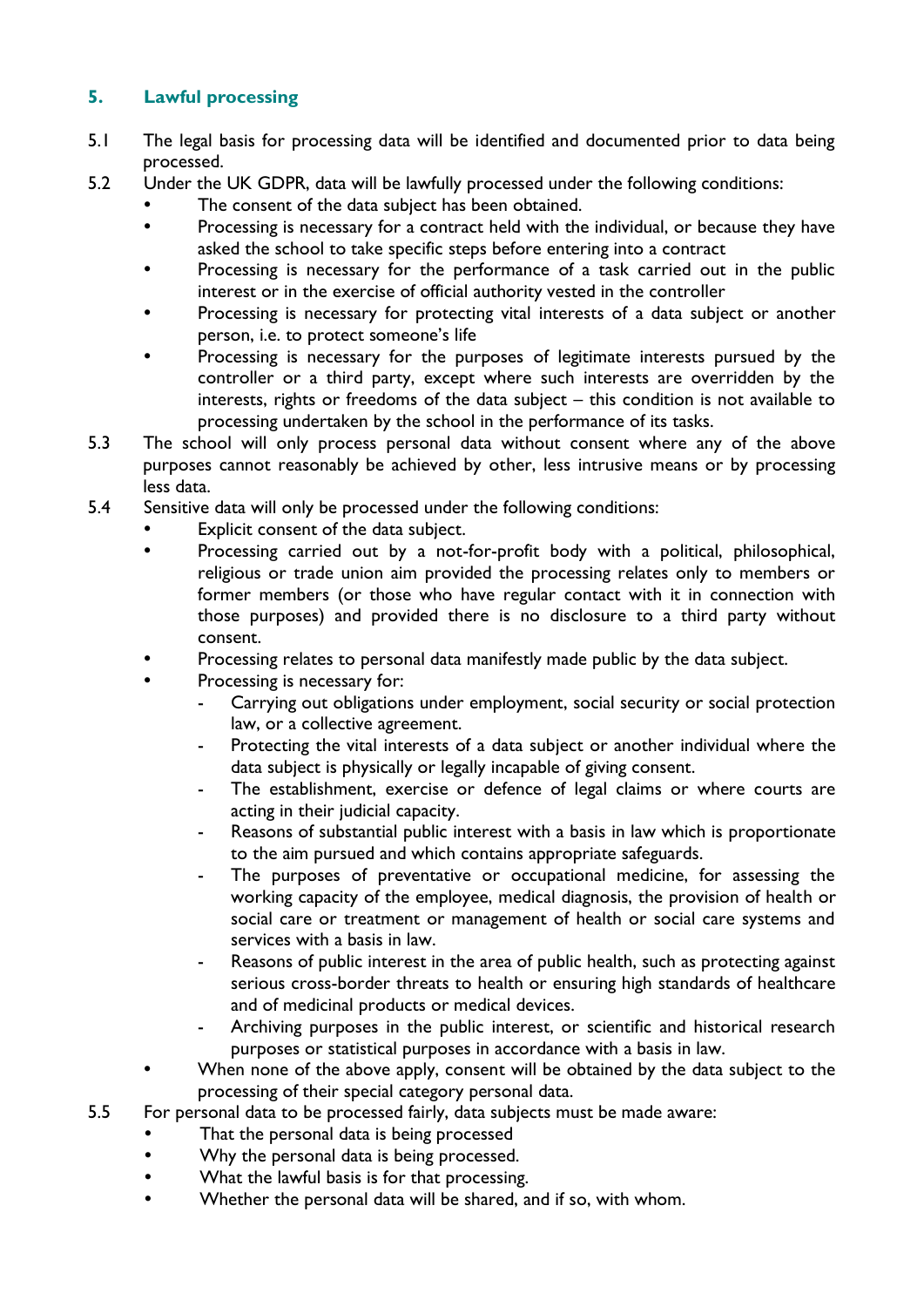- The existence of the data subject's rights in relation to the processing of that personal data.
- The right of the data subject to raise a complaint with the ICO in relation to any processing.
- 5.6 The school has privacy notices for the following groups, which outline the information above that is specific to them:
	- Prospective employees
	- Pupils and their families
	- School workforce
	- Trustees and governors
	- Visitors to school
- 5.7 There may be circumstances where it is considered necessary to process personal data or special category personal data in order to protect the vital interests of a data subject. This may include medical emergencies where it is not possible for the data subject to give consent to the processing. In such circumstances, the DPO will be consulted and a decision made only after seeking further clarification.

Where the school relies on:

- 'Performance of contract' to process a child's data, the school considers the child's competence to understand what they are agreeing to, and to enter into a contract.
- 'Legitimate interests' to process a child's data, the school takes responsibility for identifying the risks and consequences of the processing, and puts age-appropriate safeguards in place.
- Consent to process a child's data, the school ensures that the requirements outlined in section 6 are met, and the school does not exploit any imbalance of power in the relationship between the school and the child.

#### <span id="page-6-0"></span>**6. Consent**

- 6.1 Consent must be a positive indication expressly confirmed in words. It cannot be inferred from silence, inactivity, a positive action without words or pre-ticked boxes. Consent will only be accepted where it is freely given, specific, informed and an unambiguous indication of the individual's wishes. Consent can be withdrawn by the individual at any time.
- 6.2 Where consent is given, a record will be kept documenting how and when consent was given, and what the data subject was told.
- 6.3 The school ensures that consent mechanisms meet the standards of the UK GDPR. Where the standard of consent cannot be met, an alternative legal basis for processing the data must be found, or the processing must cease. Consent accepted under the DPA will be reviewed to ensure it meets the standards of the UK GDPR; however, acceptable consent obtained under the DPA will not be reobtained.
- 6.4 When pupils and staff join the school, the staff member or pupil (or, where appropriate, pupil's parent) will be required to complete a consent form for personal data use. This consent form deals with the taking and using of photographs and videos, amongst other things. Where appropriate, third parties may also be required to complete a consent form.

#### <span id="page-6-1"></span>**7. The right to be informed**

7.1 Adults and children have the same right to be informed about how the school uses their data. The privacy notices supplied to individuals, including children, in regard to the processing of their personal data will be written in clear, plain, age-appropriate language which is concise, transparent, easily accessible and free of charge.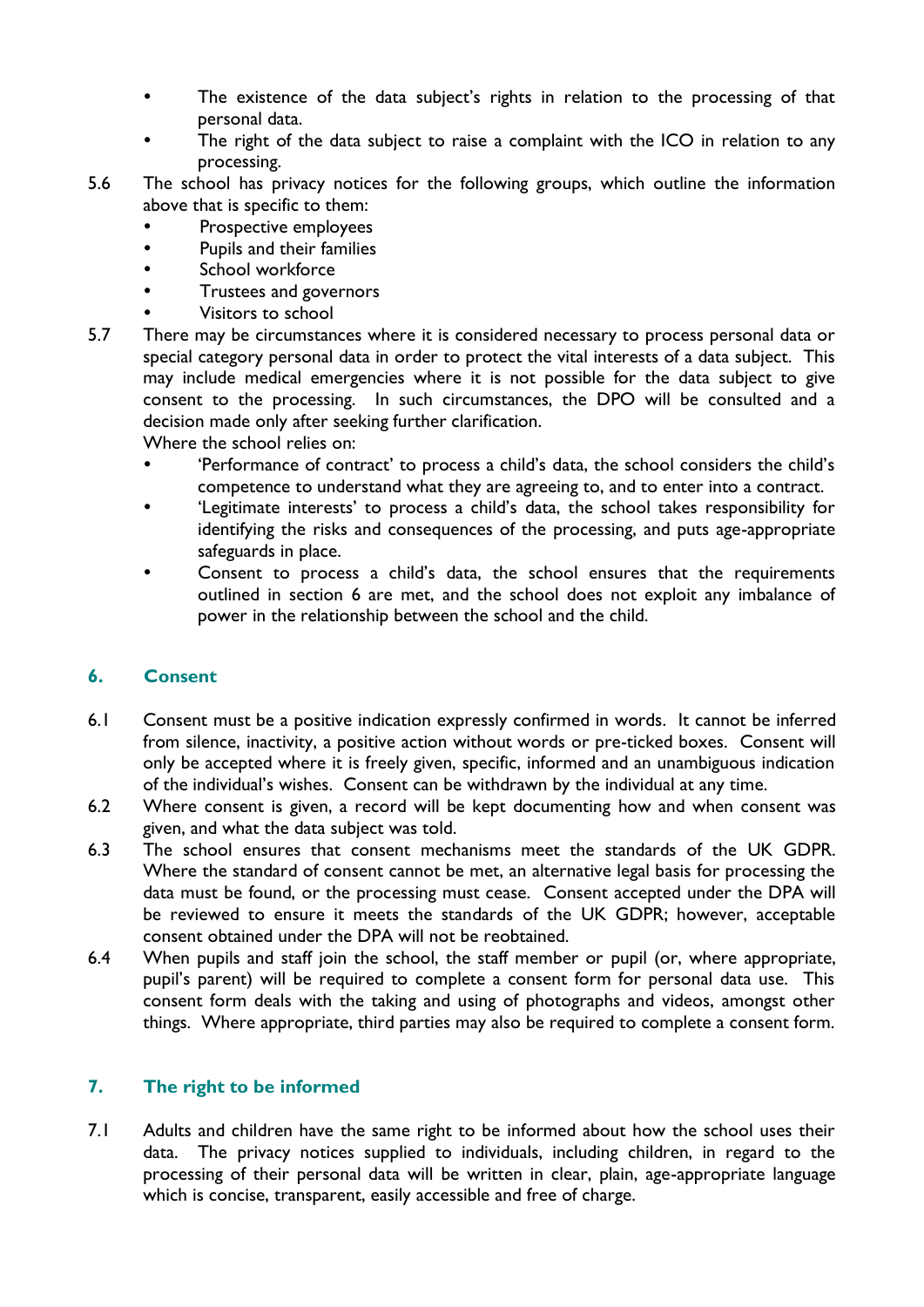- 7.2 In relation to data obtained both directly from the data subject and not obtained directly from the data subject, the following information will be supplied within the privacy notice:
	- The identity and contact details of the controller, the controller's representative, where applicable, and the DPO.
	- The purpose of, and the lawful basis for, processing the data.
	- The legitimate interests of the controller or third party.
	- Any recipient or categories of recipients of the personal data.
	- Details of transfers to third countries and the safeguards in place.
	- The retention period of criteria used to determine the retention period.
	- The existence of the data subject's rights, including the right to:
		- Withdraw consent at any time.
		- Lodge a complaint with a supervisory authority.
	- The existence of the automated decision making, including profiling, how decisions are made, the significance of the process and the consequences.
- 7.3 Where data is obtained directly from the data subject, information regarding whether the provision of personal data is part of a statutory or contractual requirement, as well as any possible consequences of failing to provide the personal data, will be provided – this information will be supplied at the time the data is obtained.
- 7.4 Where data is not obtained directly from the data subject, information regarding the categories of personal data that the school holds, the source that the personal data originates from and whether it came from publicly accessible sources, will be provided. This information will be supplied:
	- Within one month of having obtained the data.
	- If disclosure to another recipient is envisaged, at the latest, before the data are disclosed.
	- If the data are used to communicate with the individual, at the latest, when the first communication takes place.

#### <span id="page-7-0"></span>**8. The right of access**

- 8.1 Individuals, including children, have the right to obtain a copy of their personal data as well as other supplementary information, including confirmation that their data is being processed, and the right to submit a subject access request (SAR) to gain access to their personal data in order to verify the lawfulness of the processing. The school will verify the identity of the person making the request before any information is supplied.
- 8.2 A copy of the information will be supplied to the individual free of charge; however, the school may impose a 'reasonable fee' to cover the administrative costs of complying with requests that are manifestly unfounded or excessive or if an individual requests further copies of the same information. Where a request is manifestly unfounded, excessive or repetitive, a reasonable fee will be charged. All fees will be based on the administrative cost of providing the information.
- 8.3 Where a SAR has been made electronically, the information will be provided in a commonly used electronic format.
- 8.4 Where a SAR has been made for information held about a child, the school will evaluate whether the child is capable of fully understanding their rights. If the school determines the child can understand their rights, it will respond directly to the child.
- 8.5 All requests will be responded to without delay and at the latest, within one month of receipt. In the event of numerous or complex requests, the period of compliance will be extended by a further two months. The individual will be informed of this extension, and will receive an explanation of why the extension is necessary, within one month of the receipt of the request.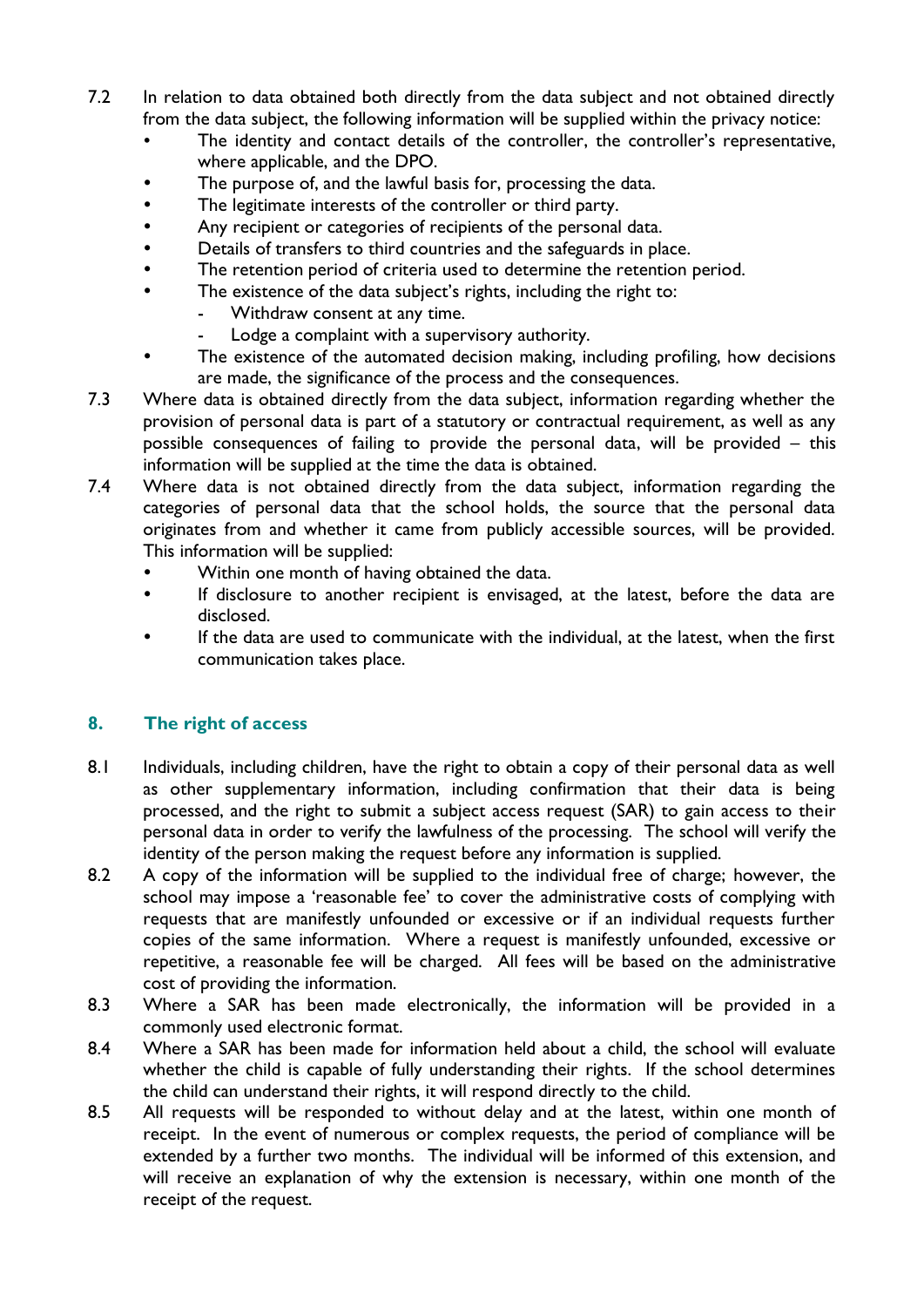- 8.6 Where a request is manifestly unfounded or excessive, the school holds the right to refuse to respond to the request. The individual will be informed of this decision and the reasoning behind it, as well as their right to complain to the supervisory authority and to a judicial remedy, within one month of the refusal.
- 8.7 The school will ensure that information released in response to a SAR does not disclose personal data of another individual. If responding to the SAR in the usual way would disclose such data, the school will:
	- Omit certain elements from the response if another individual's personal data would be disclosed otherwise.
	- Reject requests that cannot be fulfilled without disclosing another individual's personal data, unless that individual consents or it is reasonable to comply without consent.
	- Explain to the individual who made the SAR why their request could not be responded to in full.
- 8.8 In the event that a large quantity of information is being processed about an individual, the school will ask the individual to specify the information the request is in relation to  $-$  the time limit for responding to the request will be paused until clarification from the individual is received.

#### <span id="page-8-0"></span>**9. The right to rectification**

- 9.1 Individuals, including children, are entitled to have any inaccurate or incomplete personal data rectified.
- 9.2 Requests for rectification will be responded to within one month; this will be extended by two months where the request for rectification is complex.
- 9.3 Requests for rectification will be investigated and resolved, where appropriate, free of charge; however, the school may impose a 'reasonable fee' to cover the administrative costs of complying with requests that are manifestly unfounded or excessive or if an individual makes multiple requests at once. The school reserves the right to refuse to process requests for rectification if they are manifestly unfounded or excessive or if exemptions apply.
- 9.4 The school will take reasonable steps to ensure that data is accurate or is rectified if inaccurate, implementing a proportional response for data that has a significant impact on the individual, e.g. if significant decisions are made using that data. The school will restrict processing of the data in question whilst its accuracy is being verified, where possible.
- 9.5 Where the personal data in question has been disclosed to third parties, the school will inform them of the rectification where possible. Where appropriate, the school will inform the individual about the third parties that the data has been disclosed to.
- 9.6 Where no action is being taken in response to a request for rectification, or where the request has been investigated and the data has been found to be accurate, the school will explain the reason for this to the individual, and will inform them of their right to complain to the supervisory authority and to a judicial remedy.

#### <span id="page-8-1"></span>**10. The right to erasure**

- 10.1 Individuals, including children, hold the right to request the deletion or removal of personal data where there is no compelling reason for its continued processing. Individuals, including children, have the right to erasure in the following circumstances:
	- Where the personal data is no longer necessary in relation to the purpose for which it was originally collected/processed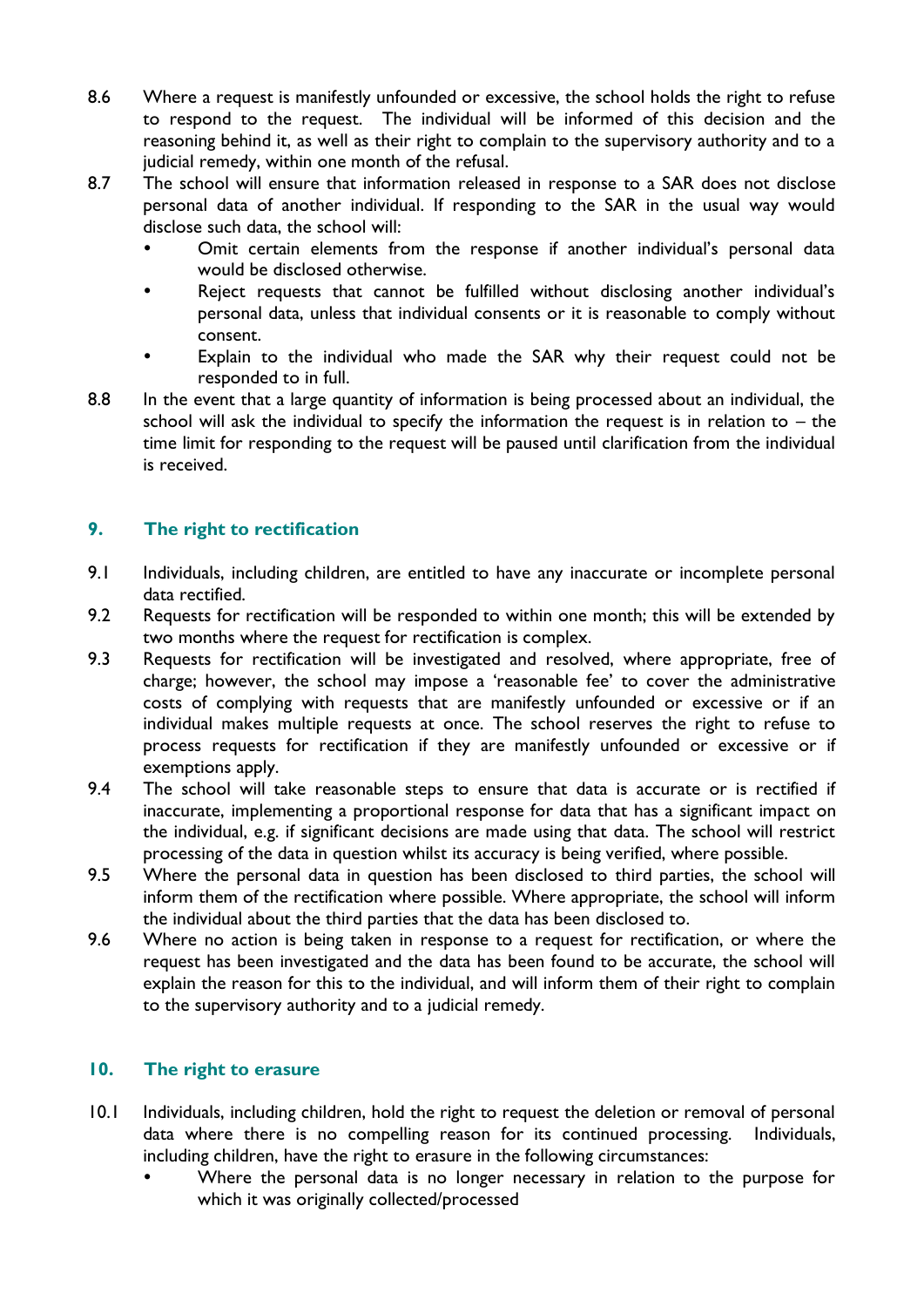- When the individual withdraws their consent where consent was the lawful basis on which the processing of the data relied
- When the individual objects to the processing and there is no overriding legitimate interest for continuing the processing
- The personal data was unlawfully processed
- The personal data is required to be erased in order to comply with a legal obligation
- The personal data is processed in relation to the offer of information society services to a child
- 10.3 The school will comply with the request for erasure without undue delay at the latest within one month of receipt of the request.
- 10.4 The school has the right to refuse a request for erasure where the personal data is being processed for the following reasons:
	- To exercise the right of freedom of expression and information
	- To comply with a legal obligation for the performance of a public interest task or exercise of official authority
	- For public health purposes in the public interest
	- For archiving purposes in the public interest, scientific research, historical research or statistical purposes
	- The establishment, exercise or defence of legal claims
- 10.5 The school has the right to refuse a request for erasure for special category data where processing is necessary for:
	- Public health purposes in the public interest, e.g. protecting against serious crossborder threats to health.
	- Purposes of preventative or occupational medicine, the working capacity of an employee, medical diagnosis, the provision of health or social care, or the management of health or social care systems or services.
- 10.6 Requests for erasure will be handled free of charge; however, the school may impose a 'reasonable fee' to cover the administrative costs of complying with requests that are manifestly unfounded or excessive or if an individual makes multiple requests at once.
- 10.7 As a child may not fully understand the risks involved in the processing of data when consent is obtained, special attention will be given to existing situations where a child has given consent to processing and they later request erasure of the data, regardless of age at the time of the request.
- 10.8 Where personal data has been disclosed to third parties, they will be informed about the erasure of the personal data, unless it is impossible or involves disproportionate effort to do so. Where personal data has been made public within an online environment, the school will inform other organisations who process the personal data to erase links to and copies of the personal data in question.

#### <span id="page-9-0"></span>**11. The right to restrict processing**

- 11.1 Individuals, including children, have the right to block or suppress the school's processing of personal data.
- 11.2 The school will restrict the processing of personal data in the following circumstances:
	- Where an individual contests the accuracy of the personal data, processing will be restricted until the school has verified the accuracy of the data
	- Where an individual has objected to the processing and the school is considering whether their legitimate grounds override those of the individual
	- Where processing is unlawful and the individual opposes erasure and requests restriction instead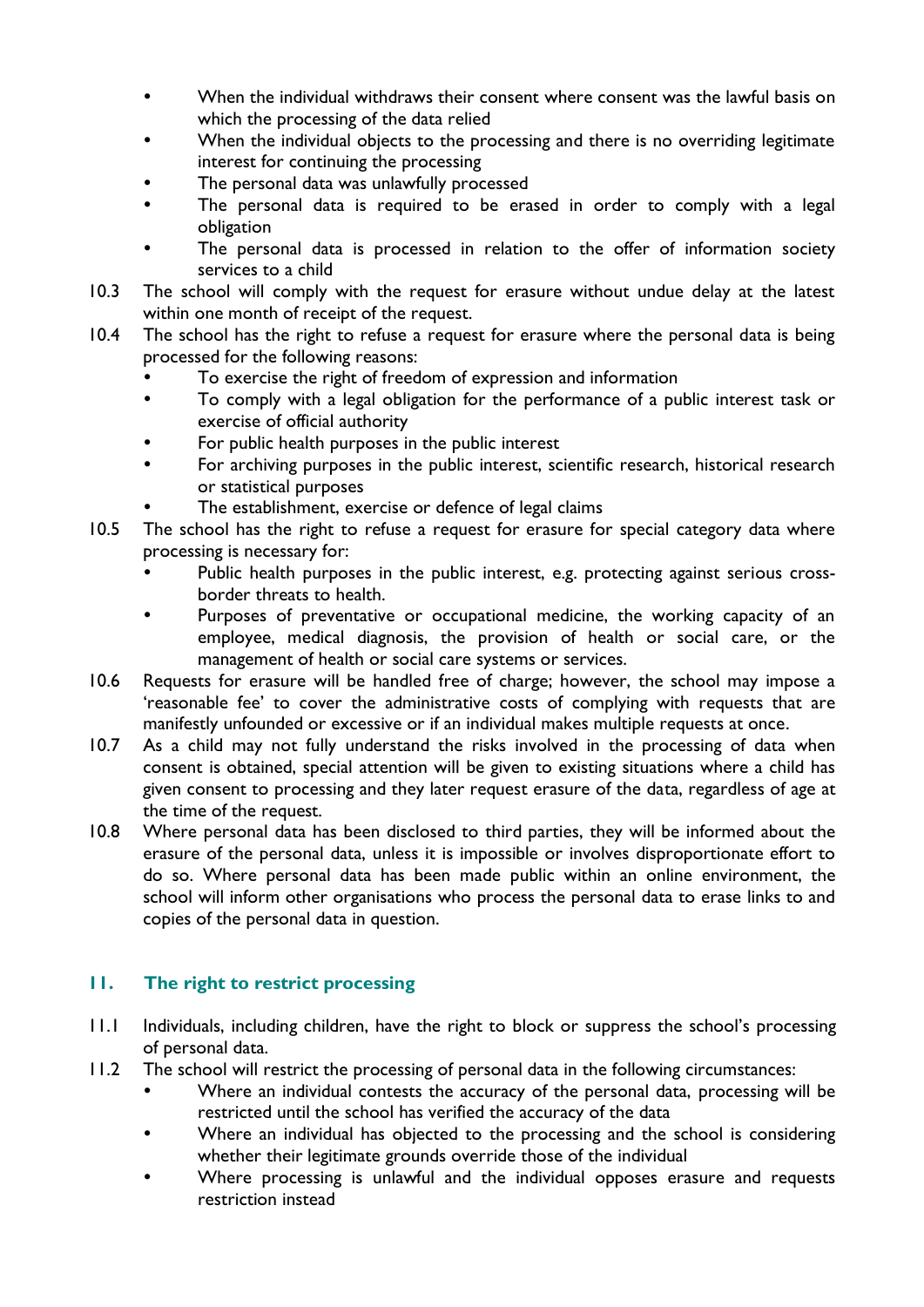- Where the school no longer needs the personal data but the individual requires the data to establish, exercise or defend a legal claim
- 11.3 In the event that processing is restricted, the school will store the personal data, but not further process it, guaranteeing that just enough information about the individual has been retained to ensure that the restriction is respected in future. The school will inform individuals when a restriction on processing has been lifted.
- 11.4 Where the school is restricting the processing of personal data in response to a request, it will make that data inaccessible to others, where possible, e.g. by temporarily moving the data to another processing system or unpublishing published data from a website.
- 11.5 If the personal data in question has been disclosed to third parties, the school will inform them about the restriction on the processing of the personal data, unless it is impossible or involves disproportionate effort to do so.
- 11.6 The school reserves the right to refuse requests for restricting processing if they are manifestly unfounded or excessive or if exemptions apply. The individual will be informed of this decision and the reasoning behind it, as well as their right to complain to the supervisory authority and to a judicial remedy, within one month of the refusal.

#### <span id="page-10-0"></span>**12. The right to data portability**

- <span id="page-10-1"></span>12.1 Individuals, including children, have the right to obtain and reuse their personal data for their own purposes across different services. The right to data portability only applies in the following cases:
	- Where personal data has been provided directly by an individual to a controller
	- Where the processing is based on the individual's consent or for the performance of a contract
	- When processing is carried out by automated means
- 12.2 Personal data can be easily moved, copied or transferred from one ICT environment to another in a safe and secure manner, without hindrance to usability. Personal data will be provided in a structured, commonly used and machine-readable form. Where feasible, data will be transmitted directly to another organisation at the request of the individual. The school will not be required to adopt or maintain processing systems which are technically compatible with other organisations.
- 12.3 The school will provide the information free of charge.
- 12.4 In the event that the personal data concerns more than one individual, the school will consider whether providing the information would prejudice the rights of any other individual.
- 12.5 The school will respond to any requests for portability within one month. Where the request is complex, or a number of requests have been received, the timeframe can be extended by two months, ensuring that the individual is informed of the extension and the reasoning behind it within one month of the receipt of the request.
- 12.6 Where no action is being taken in response to a request, the school will, without delay and at the latest within one month, explain to the individual the reason for this and will inform them of their right to complain to the supervisory authority and to a judicial remedy.

#### **13. The right to object**

13.1 The school will inform individuals, including children, of their right to object at the first point of communication, and this information will be outlined in the privacy notice and explicitly brought to the attention of the data subject, ensuring that it is presented clearly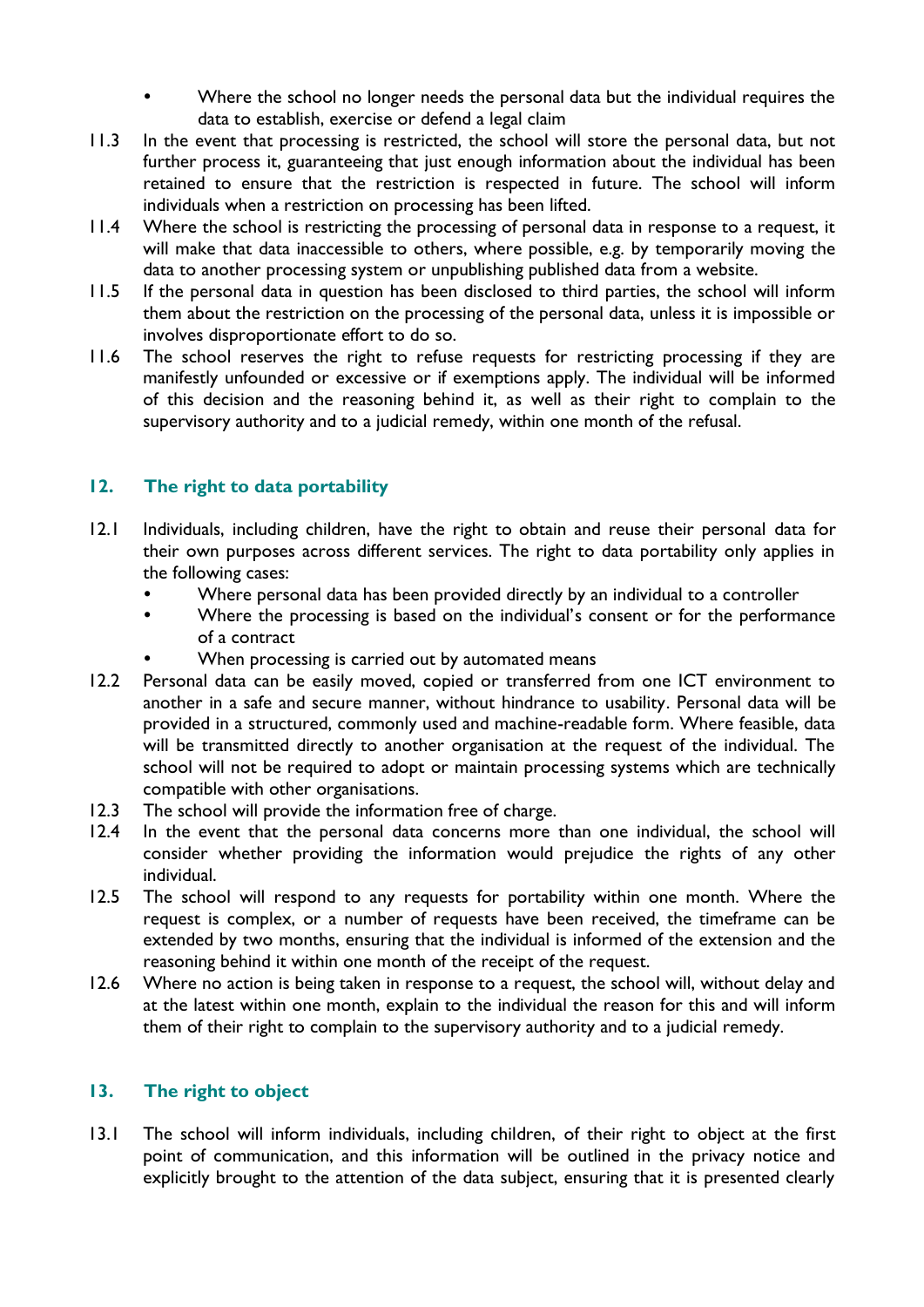and separately from any other information. Individuals, including children, have the right to object to the following:

- Processing based on legitimate interests or the performance of a task in the public interest
- Processing used for direct marketing purposes
- Processing for purposes of scientific or historical research and statistics.
- 13.2 Where personal data is processed for the performance of a legal task or legitimate interests:
	- An individual's grounds for objecting must relate to his or her particular situation.
	- The school will stop processing the individual's personal data unless the processing is for the establishment, exercise or defence of legal claims, or, where the school can demonstrate compelling legitimate grounds for the processing, which override the interests, rights and freedoms of the individual.
	- The school will respond to objections proportionally, granting more weight to an individual's objection if the processing of their data is causing them substantial damage or distress.
- 13.3 Where personal data is processed for direct marketing purposes:
	- The right to object is absolute and the school will stop processing personal data for direct marketing purposes as soon as an objection is received.
	- The school cannot refuse an individual's objection regarding data that is being processed for direct marketing purposes.
	- The school will retain only enough information about the individual to ensure that the individual's preference not to receive direct marketing is respected in future.
- 13.4 Where personal data is processed for research purposes:
	- The individual must have grounds relating to their particular situation in order to exercise their right to object.
	- Where the processing of personal data is necessary for the performance of a public interest task, the school is not required to comply with an objection to the processing of the data.
- 13.5 Where the processing activity is outlined above, but is carried out online, the school will offer a method for individuals to object online.
- 13.6 The DPO will ensure that details are recorded for all objections received, including those made by telephone or in person, and will clarify each objection with the individual making the request to avoid later disputes or misunderstandings. The school will respond to all objections without undue delay and within one month of receiving the objection; this may be extended by a further two months if the request is complex or repetitive.
- 13.7 Where no action is being taken in response to an objection, the school will, without delay and at the latest within one month, explain to the individual the reason for this and will inform them of their right to complain to the supervisory authority and to a judicial remedy.

#### <span id="page-11-0"></span>**14. Automated decision making and profiling**

- 14.1 The school will only ever conduct solely automated decision making with legal or similarly significant effects is the decision is:
	- Necessary for entering into or performance of a contract.
	- Authorised by law.
	- Based on the individual's explicit consent.
- 14.2 Automated decisions will not concern a child nor use special category personal data, unless:
	- The school has the explicit consent of the individual.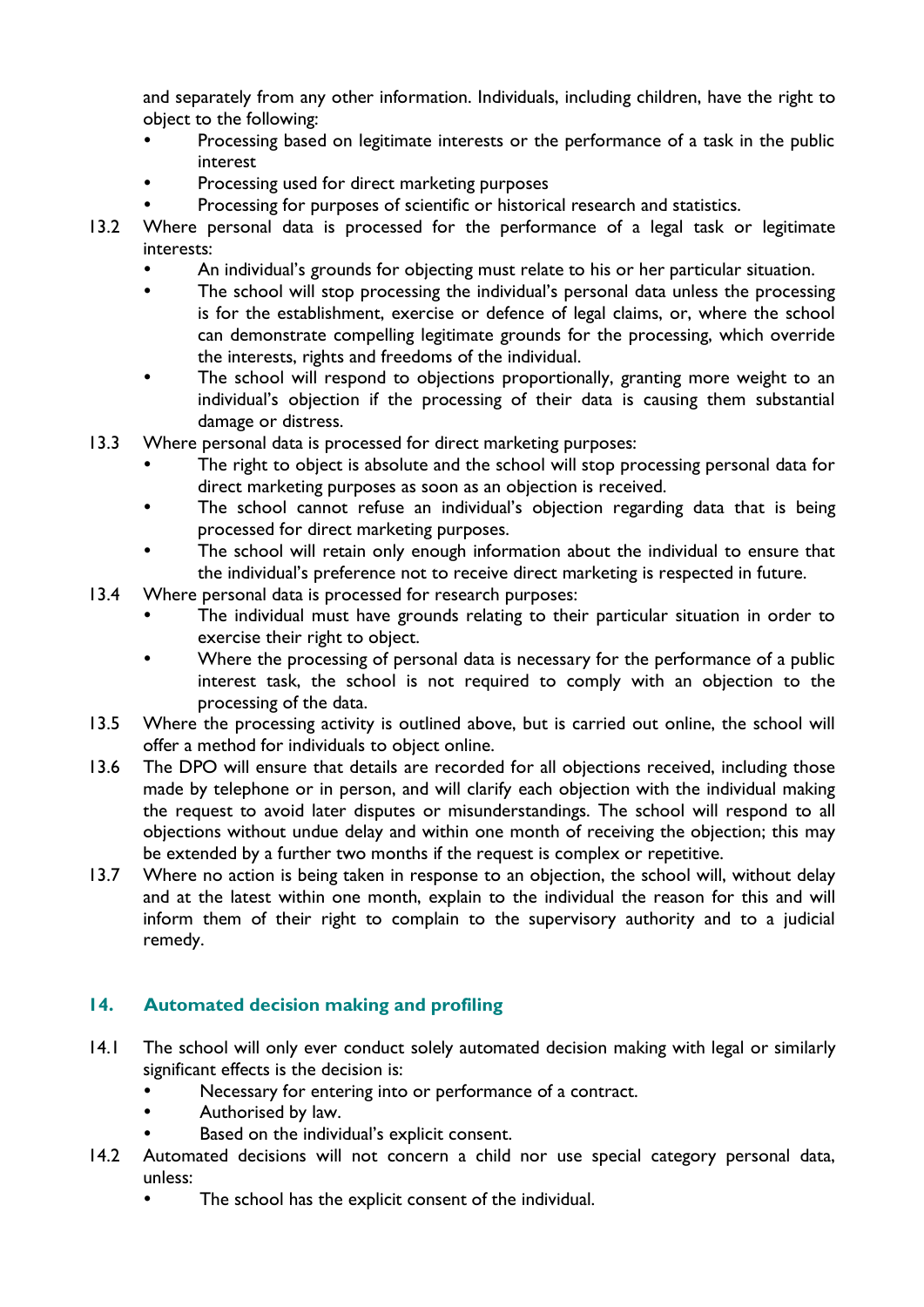- The processing is necessary for reasons of substantial public interest.
- 14.3 The school will conduct a DPIA for automated decision making to mitigate risk of errors, bias and discrimination.
- 14.4 The school will ensure that individuals concerned are given specific information about the processing and an opportunity to challenge or request a review of the decision.
- 14.5 Individuals have the right not to be subject to a decision when both of the following conditions are met:
	- It is based on automated processing, e.g. profiling
		- It produces a legal effect or a similarly significant effect on the individual
- 14.6 The school will take steps to ensure that individuals are able to obtain human intervention, express their point of view, and obtain an explanation of the decision and challenge it.
- 14.7 When automatically processing personal data for profiling purposes, the school will ensure that the appropriate safeguards are in place, including:
	- Ensuring processing is fair and transparent by providing meaningful information about the logic involved, as well as the significance and the predicted impact.
	- Using appropriate mathematical or statistical procedures.
	- Implementing appropriate technical and organisational measures to enable inaccuracies to be corrected and minimise the risk of errors.
	- Securing personal data in a way that is proportionate to the risk to the interests and rights of the individual and prevents discriminatory effects.

#### **15. Data protection by design and default**

- 15.1 The school will act in accordance with the UK GDPR by adopting a data protection by design and default approach and implementing technical and organisational measures which demonstrate how the school has considered and integrated data protection into all aspects of processing activities. In line with the data protection by default approach, the school will ensure that only data that is necessary to achieve its specific purpose will be processed.
- 15.2 The school will implement a data protection by design and default approach by using a number of methods, including, but not limited to:
	- Considering data protection issues as part of the design and implementation of systems, services and practices.
	- Making data protection an essential component of the core functionality of processing systems and services.
	- Automatically protecting personal data in school ICT systems.
	- Implementing basic technical measures within the school network and ICT systems to ensure data is kept secure.
	- Promoting the identity of the DPO as a point of contact.
	- Ensuring that documents are written in plain language so individuals can easily understand what is being done with personal data.

#### **16. Data Protection Impact Assessments (DPIAs)**

16.1 DPIAs will be used in certain circumstances to identify the most effective method of complying with the school's data protection obligations and meeting individuals' expectations of privacy. DPIAs will allow the school to identify and resolve problems at an early stage, thus reducing associated costs and preventing damage from being caused to the school's reputation which might otherwise occur. A DPIA will be carried out when using new technologies or when the processing is likely to result in a high risk to the rights and freedoms of individuals, and will be used for more than one project, where necessary.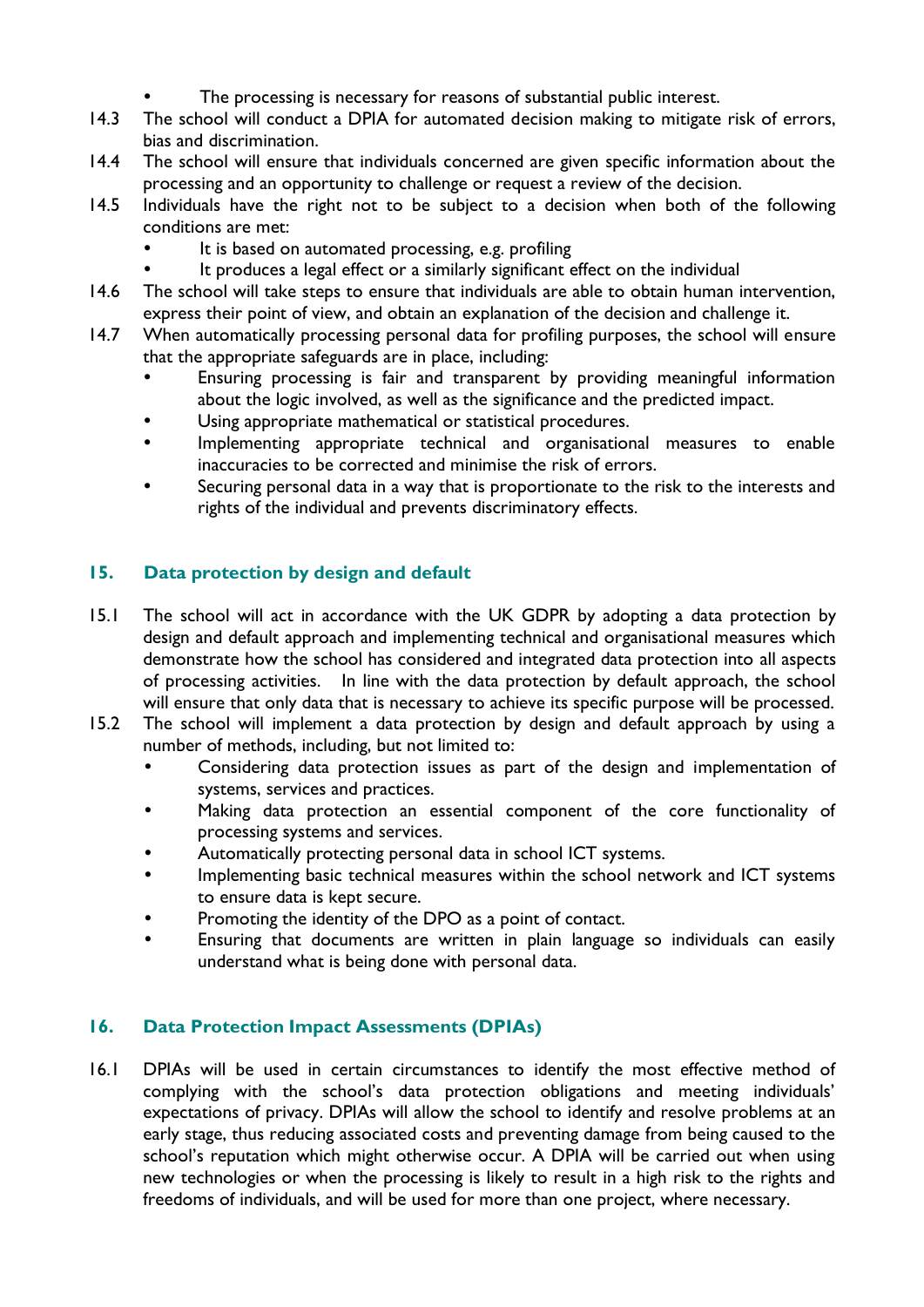- 16.2 High risk processing includes, but is not limited to, the following:
	- Systematic and extensive processing activities, such as profiling
	- Large scale processing of special categories of data or personal data which is in relation to criminal convictions or offences
	- The use of CCTV
- 16.3 The school will ensure that all DPIAs include the following information:
	- A description of the processing operations and the purposes
	- An assessment of the necessity and proportionality of the processing in relation to the purpose
	- An outline of the risks to individuals
	- The measures implemented in order to address risk
- 16.4 Where a DPIA indicates high risk data processing, the school will consult the ICO to seek its opinion as to whether the processing operation complies with the UK GDPR.

#### <span id="page-13-0"></span>**17. Data breaches**

- 17.1 The term 'personal data breach' refers to a breach of security which has led to the destruction, loss, alteration, unauthorised disclosure of, or access to, personal data. The headteacher will ensure that all staff are made aware of, and understand, what constitutes a data breach as part of their training.
- 17.2 Effective and robust breach detection, investigation and internal reporting procedures are in place at the school, which facilitate decision-making in relation to whether the relevant supervisory authority or the public need to be notified.
- 17.3 Where the school faces a data security incident, the DPO will coordinate an effort to establish whether a personal data breach has occurred, assess the significance of any breach, and take prompt and appropriate steps to address it.
- 17.4 All notifiable breaches will be reported to the relevant supervisory authority within 72 hours of the school becoming aware of it. Where a breach is likely to result in a risk to the rights and freedoms of individuals, the relevant supervisory authority will be informed, and the individuals concerned will be contacted directly. A 'high risk' breach means that the threshold for notifying the individual is higher than that for notifying the relevant supervisory authority. The risk of the breach having a detrimental effect on the individual, and the need to notify the relevant supervisory authority, will be assessed on a case-bycase basis. In the event that a breach is sufficiently serious, the public will be notified without undue delay.
- 17.5 Within a breach notification to the supervisory authority, the following information will be outlined:
	- The nature of the personal data breach, including the categories and approximate number of individuals and records concerned
	- The name and contact details of the DPO
	- An explanation of the likely consequences of the personal data breach
	- A description of the proposed measures to be taken to deal with the personal data breach
	- Where appropriate, a description of the measures taken to mitigate any possible adverse effects
- 17.6 Where notifying an individual about a breach to their personal data, the school will provide specific and clear advice to individuals on the steps they can take to protect themselves and their data, where possible and appropriate to do so.
- 17.7 The school will ensure all facts regarding the breach, the effects of the breach and any decision-making processes and actions taken are documented in line with the UK GDPR accountability principle and in accordance with the Records Management Policy.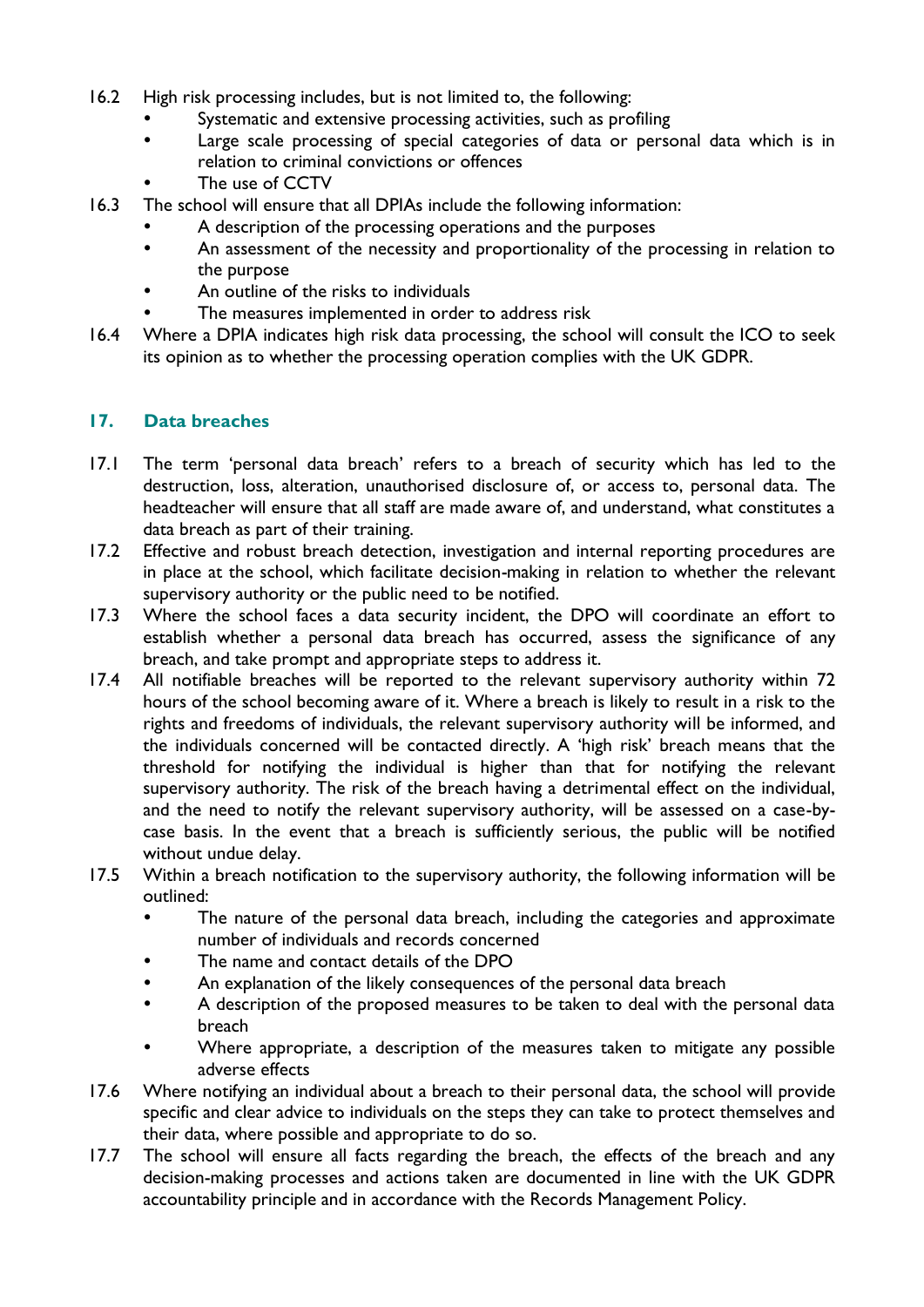- 17.8 Failure to report a breach when required to do so may result in a fine, as well as a fine for the breach itself.
- 17.9 The school will work to identify the cause of the breach and assess how a recurrence can be prevented, e.g. by mandating data protection refresher training where the breach was a result of human error.

#### <span id="page-14-0"></span>**18. Data security**

- <span id="page-14-1"></span>18.1 Confidential paper records will be kept in a locked filing cabinet, drawer or safe, with restricted access, and will not be left unattended or in clear view anywhere with general access.
- 18.2 Digital data is coded, encrypted or password-protected, both on a local hard drive and on a network drive that is regularly backed up off-site. Where digital data is saved on removable storage or a portable device, the device will be kept in a locked filing cabinet, drawer or safe when not in use. Memory sticks will not be used to hold personal information unless they are password-protected and fully encrypted. All electronic devices are password-protected to protect the information on the device in case of theft. Where possible, the school enables electronic devices to allow the remote blocking or deletion of data in case of theft.
- 18.3 Where possible, staff and governors will not use their personal laptops or computers for school purposes. All necessary members of staff are provided with their own secure login and password, and every computer regularly prompts users to change their password.
- 18.4 If staff and governors need to use their personal laptops for school purposes, particularly if they are working from home, they will bring their device into school before using it for work to ensure the appropriate software can be downloaded and information encrypted.
- 18.5 Emails containing sensitive or confidential information are password-protected if there are unsecure servers between the sender and the recipient. Circular emails to parents are sent blind carbon copy (bcc), so email addresses are not disclosed to other recipients. When sending confidential information staff will always check that the recipient is correct before sending.
- 18.6 Before sharing data, all staff will ensure:
	- They are allowed to share it.
	- That adequate security is in place to protect it.
	- Who will receive the data has been outlined in a privacy notice.
- 18.7 Where personal information that could be considered private or confidential is taken off the premises, either in electronic or paper format, staff will take extra care to follow the same procedures for security, e.g. keeping devices under lock and key. The person taking the information from the school premises accepts full responsibility for the security of the data.
- 18.8 Under no circumstances are visitors allowed access to confidential or personal information. Visitors to areas of the school containing sensitive information are supervised at all times.
- 18.9 The physical security of the school's buildings and storage systems, and access to them, is reviewed on a **termly** basis. If an increased risk in vandalism, burglary or theft is identified, extra measures to secure data storage will be put in place.
- 18.10 The school will regularly test, assess and evaluate the effectiveness of any and all measures in place for data security.
- 18.11 The school takes its duties under the UK GDPR seriously and any unauthorised disclosure may result in disciplinary action. The SBM is responsible for continuity and recovery measures are in place to ensure the security of protected data.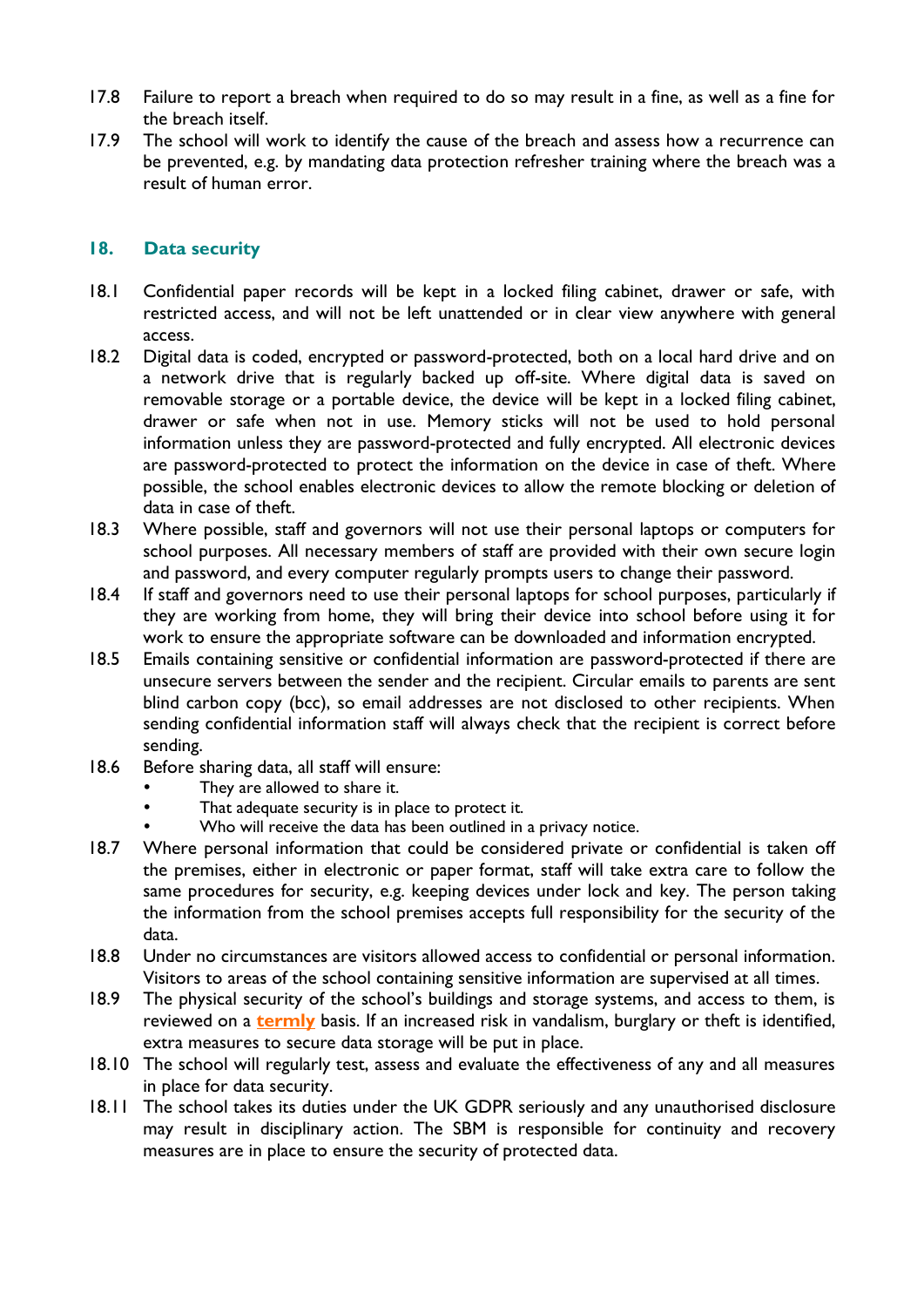- 18.12 When disposing of data, paper documents will be shredded and digital storage devices will be physically destroyed when they are no longer required. ICT assets will be disposed of in accordance with the ICO's guidance on the disposal of ICT assets.
- 18.13 The school holds the right to take the necessary disciplinary action against a staff member if they believe them to be in breach of the above security measures.

#### **19. Safeguarding**

- 19.1 The school understands that the UK GDPR does not prevent or limit the sharing of information for the purposes of keeping children safe.
- 19.2 The school will ensure that information pertinent to identify, assess and respond to risks or concerns about the safety of a child is shared with the relevant individuals or agencies proactively and as soon as is reasonably possible. Where there is doubt over whether safeguarding information is to be shared, especially with other agencies, the DSL will ensure that they record the following information:
	- Whether data was shared
	- What data was shared
	- With whom data was shared
	- For what reason data was shared
	- Where a decision has been made not to seek consent from the data subject or their parent
		- The reason that consent has not been sought, where appropriate
- 19.3 The school will aim to gain consent to share information where appropriate; however, will not endeavour to gain consent if to do so would place a child at risk. The school will manage all instances of data sharing for the purposes of keeping a child safe in line with the Child Protection and Safeguarding Policy.

#### <span id="page-15-0"></span>**20. Publication of information**

- <span id="page-15-1"></span>20.1 The school publishes a publication scheme on its website outlining classes of information that will be made routinely available, including:
	- Policies and procedures.
	- Minutes of meetings.
	- Annual reports.
	- Financial information.
- 20.2 Classes of information specified in the publication scheme are made available quickly and easily on request.
- 20.3 The school will not publish any personal information, including photos, on its website without the permission of the affected individual. When uploading information to the school website, staff are considerate of any metadata or deletions which could be accessed in documents and images on the site.

#### **21. CCTV and photography**

- 21.1 The school understands that recording images of identifiable individuals constitutes as processing personal information, so it is done in line with data protection principles.
- 21.2 The school notifies all pupils, staff and visitors of the purpose for collecting CCTV images via notice boards, letters and email. Cameras are only placed where they do not intrude on anyone's privacy and are necessary to fulfil their purpose.